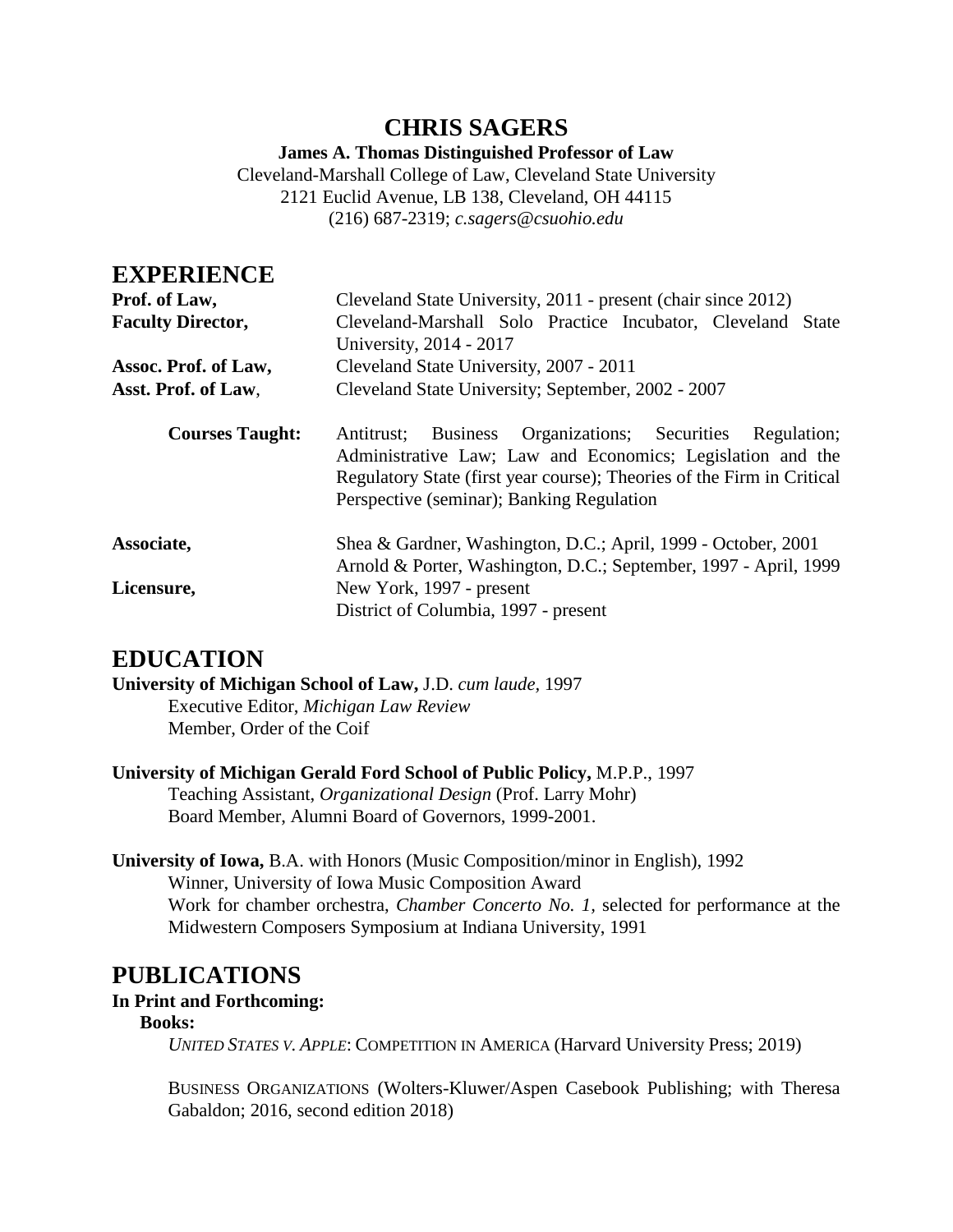Page 2

SULLIVAN, GRIMES & SAGERS, THE LAW OF ANTITRUST: AN INTEGRATED HANDBOOK (Thompson/West Publishing; with the late Lawrence Sullivan and Warren Grimes; third edition 2015)

HANDBOOK ON THE SCOPE OF ANTITRUST: A COMPREHENSIVE GUIDE TO ANTITRUST EXEMPTIONS AND IMMUNITIES (2014) (principal author)

EXAMPLES & EXPLANATIONS: ANTITRUST (Wolters-Kluwer/Aspen Publishing; 2011, second edition 2014)

FEDERAL STATUTORY EXEMPTIONS FROM ANTITRUST LAW (ABA Section of Antitrust Law; co-editor with Peter Carstensen; 2007)

#### **Articles and Book Chapters:**

*Bert Foer, the American Antitrust Institute, and the Antitrust "Consensus", in BERT FOER:* LIBER AMICORUM (Concurrences Publishing; forthcoming 2019) (invited)

*Platforms,* American Express, *and the Problem of Complexity in Antitrust,* NEBRASKA L. REV. (forthcoming 2019) (invited)

Coty, *Amazon, and the Future of Vertical Restraints: Evolving Distribution Norms On Both Atlantic Shores,* ANTITRUST, Spring, 2019.

*Antitrust, Political Economy, and the Nomination of Brett Kavanaugh,* HARV. L. & POL'Y REV.: NOTICE AND COMMENT, Sept. 19, 2018.

*Clarifications and Gratitude,* 14 I/S:J. L. & POL'Y FOR THE INFO. AGE 391 (2018) (reply to mini-symposium of reviews of my book *United States v. Apple: Competition in America*)

*Antitrust as a Problem in Economics,* OXFORD RESEARCH ENCYCLOPEDIA OF ECONOMICS AND FINANCE (2018) (invited), www.oxfordre.com/economics

*#LOLNothingMatters,* 63 ANTITRUST BULL. 7 (2018) (invited)

*A Statute by any Other Name Might Smell Less Like S.P.A.M.,* or, *The Congress of the United States Grows Increasingly D.U.M.B.,* 103 GEO. L. J. 1307 (2015)

O'Bannon v. NCAA*: Why the Ninth Circuit Should Not Block the Floodgates of Change in College Athletics,* 71 WASH. & LEE L. REV. ONLINE 299 (2015) (invited, with Michael Carrier)

FTC v. Lundbeck*: Is Anything in Antitrust Obvious, Like, Ever?,* 59 ANTITRUST BULL. 557 (2014) (invited, with Richard Brunell)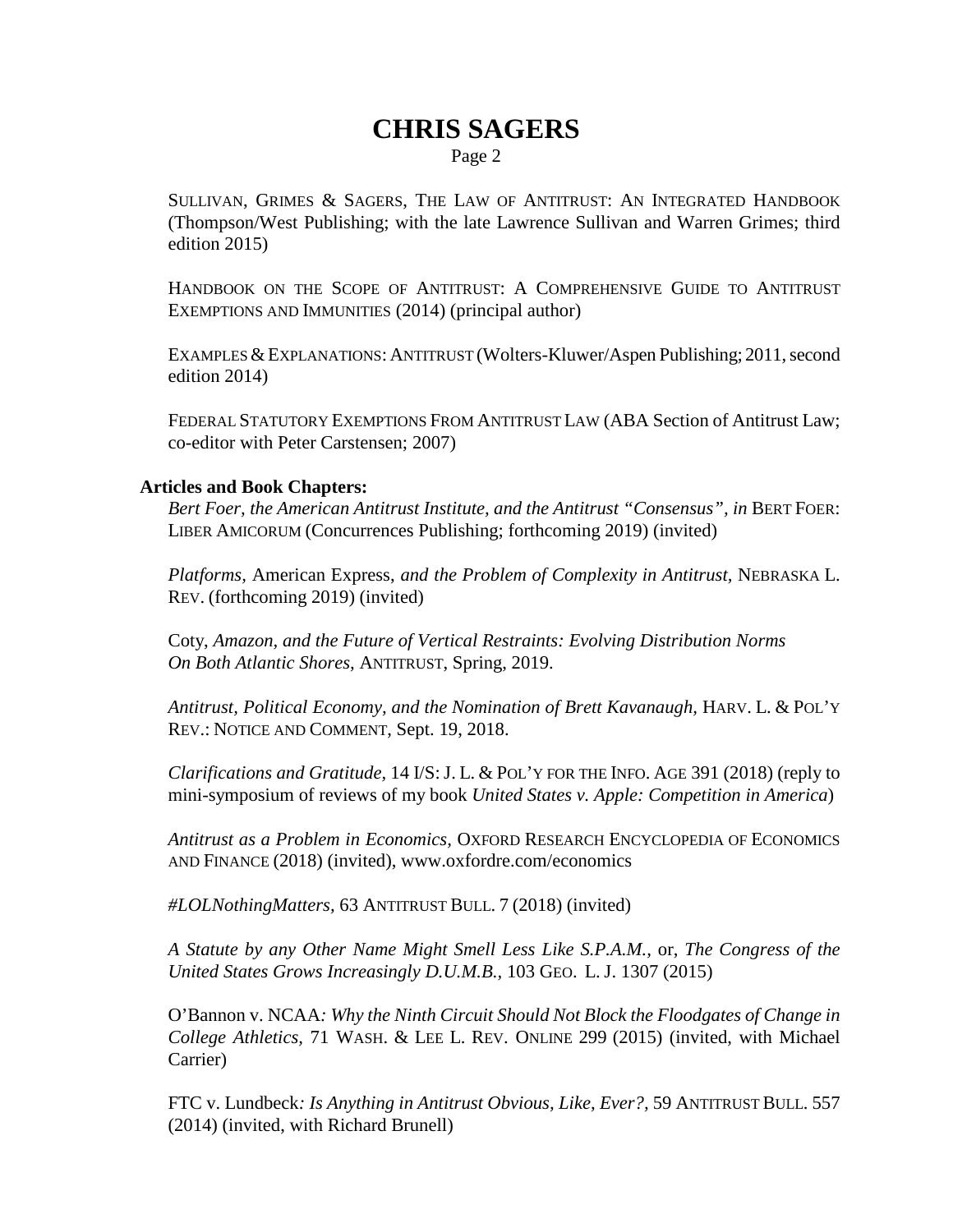Page 3

*Why* Copperweld *Was Actually Kind of Dumb: Sound, Fury, and the Once and Still Missing Antitrust Theory of the Firm,* 17 VILLANOVA SPORTS & ENT. L. J. 377 (2011) (invited)

*Standardization and Markets: Just Exactly Who is the Government and Why Should Antitrust Care?,* 89 OR. L. REV. 785 (2011) (invited)

*Much Ado About Possibly Pretty Little: McCarran-Ferguson Repeal in the Health Reform Effort,* 28 YALE L. & POL'Y REV. 325 (2010)

*Understanding the Recurrent Crisis in Legal Romanticism: Two Criteria for Coherent Doubt,* 2 WASH. U. JURISPRUDENCE REV. 1 (2010)

*Credit Rating Organizations, Their Role in the Current Calamity, and Future Prospects for Reform, in* LESSONS FROM THE FINANCIAL CRISIS: INSIGHTS AND ANALYSIS FROM TODAY'S LEADING MINDS (J. Wiley & Sons, Robert Kolb, ed. 2010) (with Tom Fitzpatrick)

*Faith-Based Financial Regulation: A Primer on Oversight of Credit Rating Organizations,* 61 ADMIN. L. REV. 557 (2009) (with Tom Fitzpatrick)

*"Rarely Tried, and . . . Rarely Successful": Theoretically Impossible Price Predation Among the Airlines,* 73 J. AIR L. & COMM. 919 (2009)

*Raising the Price of Pork in Texas: A Few Thoughts on Ghosh, Bush, and the Future of the Antitrust Immunities,* 45 HOUSTON L. REV. 395 (2008) (invited)

*The Myth of "Privatization,"* 59 ADMIN. L. REV. 37 (2007)

*The Demise of Regulation in Ocean Shipping: A Study in the Evolution of Competition Policy and the Predictive Power of Microeconomics,* 39 VAND. J. TRANSNATIONAL L. 779 (2006)

*A Critical Introduction to the U.S. Antitrust Modernization Commission,* 3 ZEITSCHRIFT FÜR WETTBEWERBSRECHT 13 (2006) ("Journal of Competition Law," a German law review; invited)

*Monism, Nominalism and Public-Private in the Work of Margaret Jane Radin, 54 CLEV.ST.* L. REV. 219 (2006)

*Antitrust Immunity and Standard Setting Organizations: A Case Study in the Public-Private Distinction*, 25 CARDOZO L. REV. 101 (2004)

*The Legal Structure of American Freedom and the Provenance of the Antitrust Immunities,*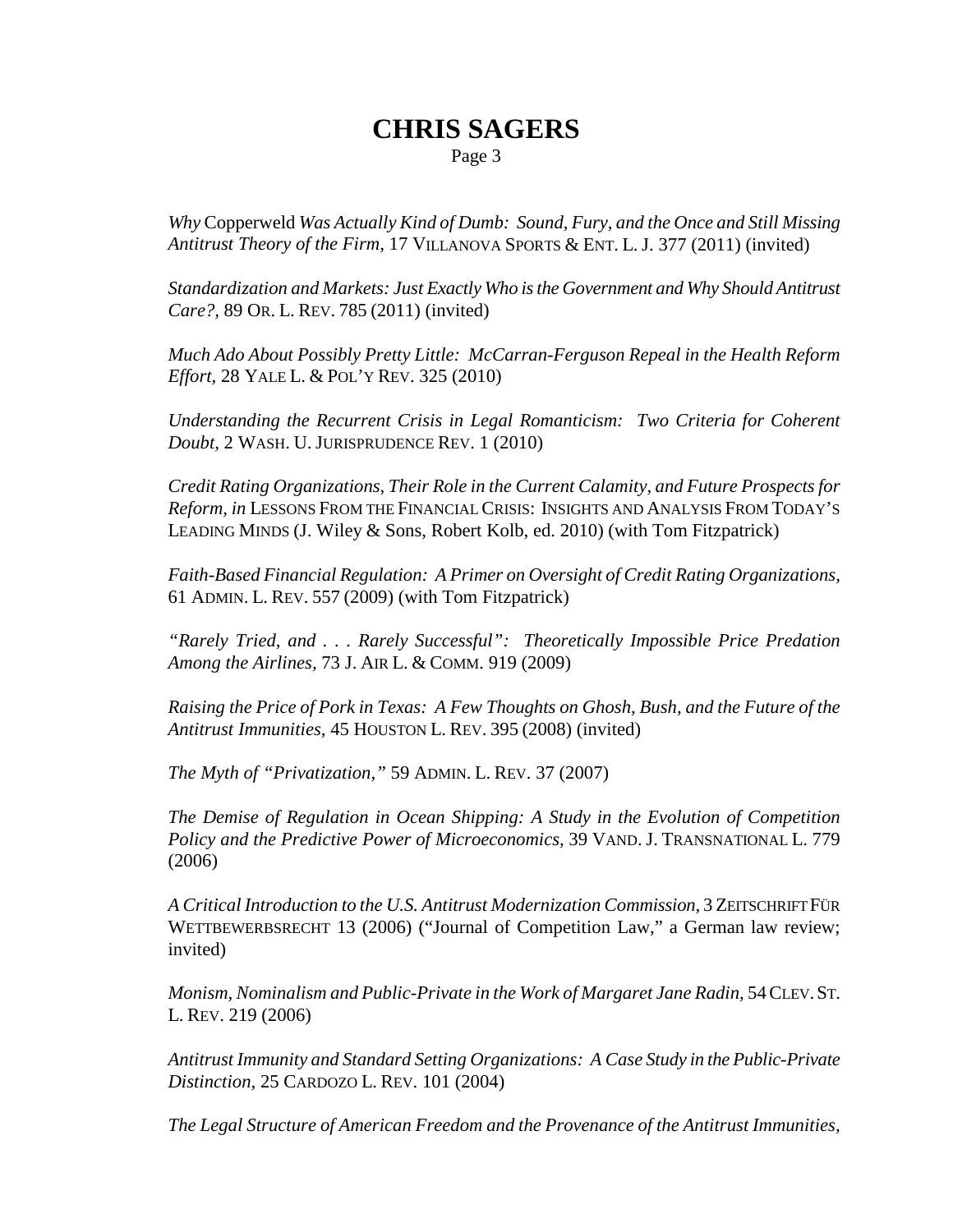Page 4

2002 UTAH L. REV. 927

*Waiting With Brother Thomas,* 46 UCLA L. REV. 461 (1998)

#### **Trade and Popular Press:**

Regular contributor to *Slate* and *ProMarket,* the blog of the Stigler Center of the University of Chicago

United States v. Apple *and the Contemporary Legitimacy of Antitrust,* COMP. POL'Y INT'L NEWSLETTER, June 2012 (online publication of Competition Policy International)

*The Ongoing FTC Building Fiasco,* FTC:WATCH, May 30, 2012, at 8.

*A Tale of Two Panels: Measuring the Chancellor's Foot in* Text Messaging *and* Potash, COMP. POL'Y INT'L NEWSLETTER, Dec. 2011 (online publication of Competition Policy International)

*Competition Come Full Circle? Pending Legislation to Repeal the U.S. Railroad Exemption,* COMP. POL'Y INT'L NEWSLETTER, Sept. 2009 (online publication of Competition Policy International)

American Needle, Dagher, *and the Evolving Antitrust Theory of the Firm: What Will Become of Section 1?,* ANTITRUST SOURCE, Aug. 2009 (online publication of ABA Section of Antitrust Law), *available at* http://www.abanet.org/antitrust/at-source/09/08/Aug09-Sagers8- 12f.pdf

*An Analysis of the Proposed "Antitrust Modernization Commission,"* 9 ANDREWS ANTITRUST LIT. REP. 14 (2001)

*Asbestos: Litigation or Bankruptcy?, in* 23 SOURCEBOOK ON ASBESTOS DISEASES (George A. Peters & Barbara J. Peters, eds. 2001) (with John D. Aldock and Patrick M. Hanlon)

#### **Student Works:**

Student Book Review, *Postmodern Legal Movements, By Gary Minda*, 95 MICH. L. REV. 1927 (1997)

Note, *An Implied Cause of Action Under the Real Estate Settlement Procedures Act,* 95 MICH. L. REV. 1381 (1997)

Note, *Due Process Review Under the Railway Labor Act,* 94 MICH. L. REV. 466 (1995)

## **AWARDS, MAJOR PRESENTATIONS, AND MAJOR**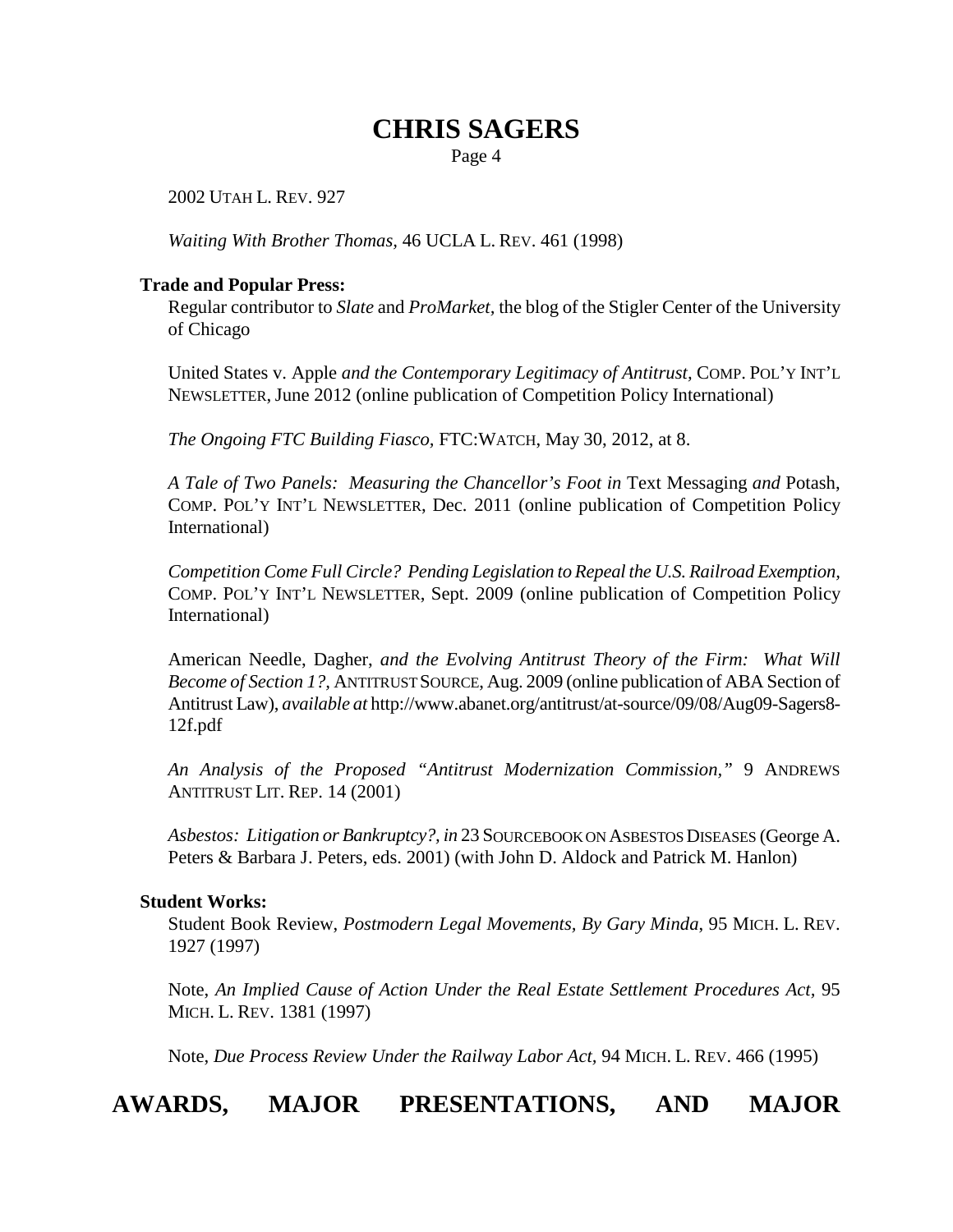Page 5

### **REPRESENTATIONS**

**Teacher of the Year,** Cleveland-Marshall School of Law, 2004-05 and 2007-08 (elected by students at large)

**Distinguished Faculty Award for Research,** 2015 (university-wide cash award, awarded by Cleveland State University to "recogni[ze] . . . the importance of your contributions to the academic mission of Cleveland State University.")

**Walter G. Stapleton Award for Faculty Excellence,** 2014 (awarded by Cleveland-Marshall Law Alumni Association "in recognition of faculty excellence and commitment to the alumni and students of Cleveland-Marshall College of Law")

**Presenter,** NYU-ABA-AALS Next Generation of Antitrust Scholarship Conference, January 2012, New York University School of Law ("*Legal Boundaries as Political Economy . . . .*" one of 12 papers selected from submissions received internationally)

**Presenter,** Yale/Stanford Junior Faculty Forum, June 2003, Stanford Law School ("*Antitrust Immunity and Standard Setting Organizations ...*" was one of 16 papers chosen from 122 submissions)

### **U.S. Congressional Testimony**:

House Judiciary Subcommittee on Regulatory Reform, Commercial and Antitrust Law, concerning the proposed merger of American Airlines and U.S. Airways; February, 2013

House Judiciary Subcommittee on Courts and Competition Policy, concerning antitrust aspects of the Resolution Authority for Large, Interconnected Financial Companies Act of 2009; November, 2009

House Judiciary Subcommittee on Commercial and Administrative Law, concerning antitrust aspects of the Resolution Authority for Large, Interconnected Financial Companies Act of 2009; October, 2009

**Testimony** before congressionally empanelled U.S. Antitrust Modernization Commission, presenting comments of the ABA Antitrust Section concerning the federal statutory antitrust exemption for the ocean shipping industry; October, 2006

### **Lead Author, Briefs of** *Amicus Curiae***:**

*O'Bannon v. NCAA,* Nos. 14-16601, 14-17068 (9th Cir. 2015) (on behalf of 26 antitrust and sports law professors)

*McCray v. Fid. Nat'l Ins. Co.,* No. 12-527 (U.S. S.Ct. 2012) (in support of certiorari,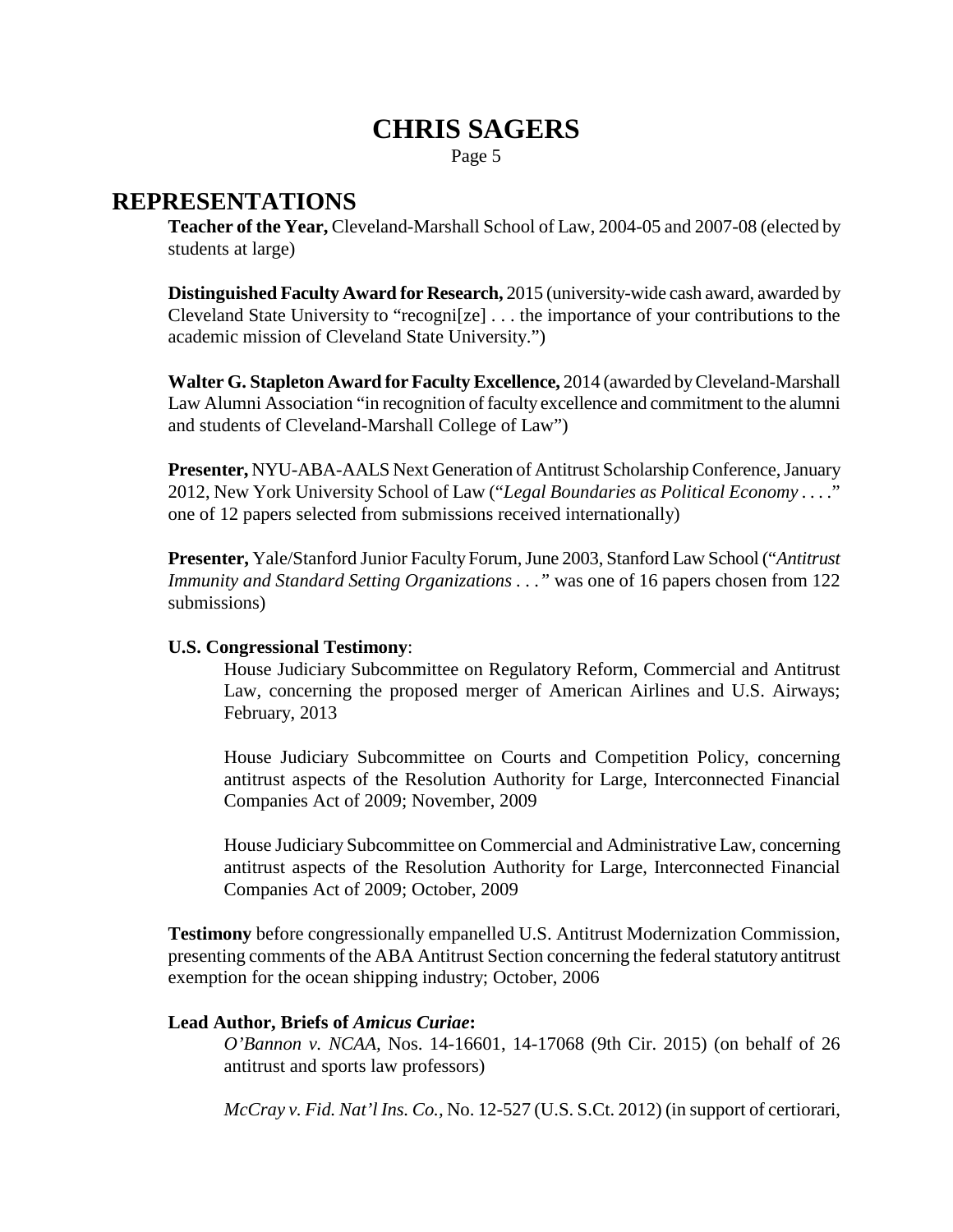Page 6

on behalf of 18 antitrust professors and the American Antitrust Institute)

*Simon v. KeySpan Corp.,* No. 11-2265 (2d Cir. 2011) (on behalf of the American Antitrust Institute)

*In re Hawaiian & Guamanian Cabotage Antitrust Litigation,* No. 10-36165 (9th Cir. 2011) (on behalf of the American Antitrust Institute)

*FTC v. Lundbeck,* Nos. 10-3548 and 10-3549 (8th Cir. 2011) (on behalf of the American Antitrust Institute)

### **AFFILIATIONS**

**Senior Fellow, American Antitrust Institute**, 2011 to present (as well as Advisory Board member, 2009-present)

**Elected Member, American Law Institute,** 2009 to present

**Leadership, Section of Antitrust Law, American Bar Association:** Vice Chair, Legislation Committee, 2014-2015 Member, Reach Task Force, 2013 to 2014 Vice Chair, Exemptions and Immunities Committee, 2010 to 2013

**Fellow,** Center for Law, Economics & Finance, George Washington University School of Law.

**Honorary Member**, **Delta Theta Phi** (honorary membership in legal fraternity offered by CSU student members, in recognition of "ambitious dedication to teaching [and] high[] regard[] as a caring professor by . . . students and colleagues alike.")

**Member,** American Law & Economics Association, Law & Society Association, American Society for Political and Legal Philosophy

### **ADMINISTRATIVE AND FACULTY SERVICE EXPERIENCE**

**University Research Council,** Cleveland State University, composed of "well-recognized, active scholars as indicated by . . . nationally recognized scholarly activity," with duties for overseeing research programs and awarding internal research funds.

**Faculty Advisor**, Cleveland-Marshall chapter, Delta Theta Phi, 2009 - present Cleveland-Marshall Business Law Association, 2008 - present *Cleveland State Law Review*, 2005 - present Cleveland State University Joint Degree Program in Law and